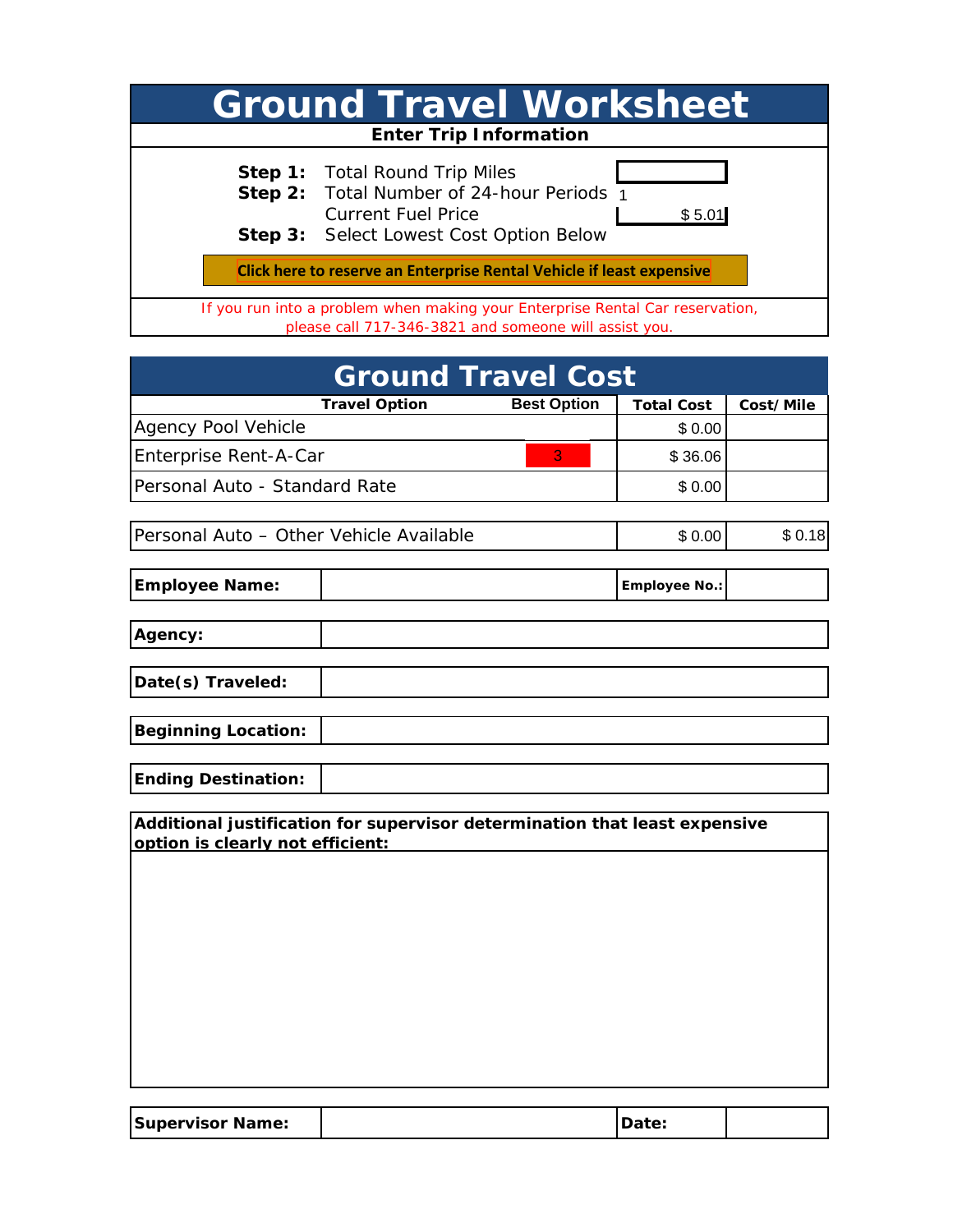# **Ground Travel Worksheet**

### **PLEASE NOTE THIS WORKSHEET HAS THREE PAGES OF INFORMATION TO ASSIST TRAVELERS**

The Ground Travel Worksheet is provided as a tool for Commonwealth Travelers to identify the least expensive form of Automotive Transportation. Use of the Worksheet is encouraged in determining and verifying that the least expensive mode was properly selected. The Worksheet is not for Travelers who are assigned Commonwealth-owned vehicles or who willingly accept the lower GSA rate.

## **The Ground Travel Worksheet bases its calculations on the following assumptions:**

#### **Enterprise Rental Vehicle costs are based upon:**

- 24-hour rental fee for a COMPACT vehicle, if less than 5 days
- Fuel costs based on price per gallon (updated weekly each Monday) and MPG of 25
- NO state taxes and fees, as rentals are paid via direct bill. *PLEASE NOTE: Taxes and fees will show on your reservation, but will be removed upon vehicle return.*

#### **For Enterprise Rentals from other categories, add the following additional cost per day:**

| \$2.00                      |
|-----------------------------|
| \$6.00                      |
| \$22.00                     |
| Call local branch for cost. |
| No charges Sunday - Thu     |
|                             |

*\*rentals from categories other than Compact, Intermediate or Standard should be based on business/operational needs and must be properly justified by a supervisor.*

Thursday

**For Weekly (5-7 days), Monthly (>21 days) and multi-Month rates, please see page 3.**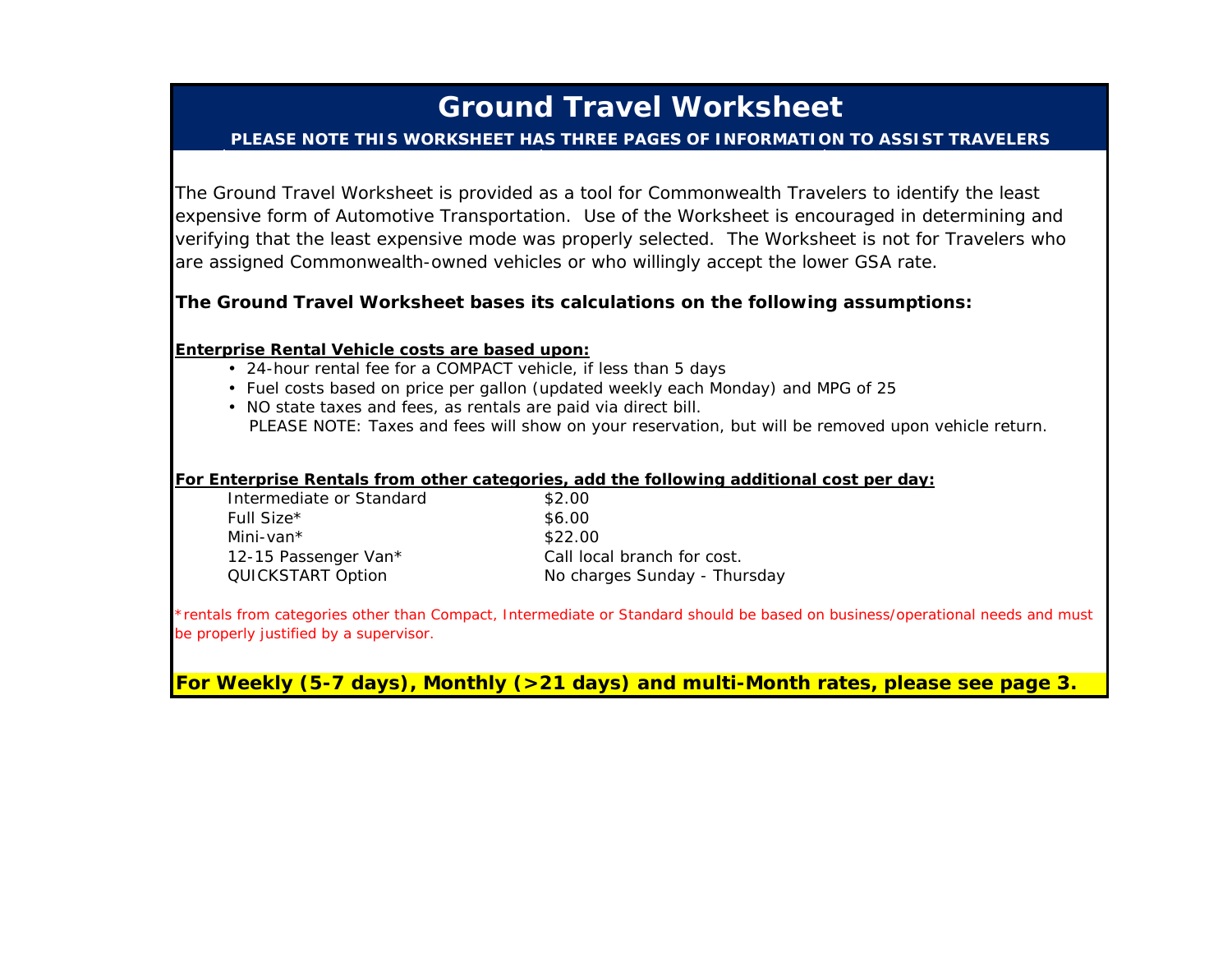# **Ground Travel Worksheet Long Term Rental Costs (updated 08/2020)**

| <b>COMPACT - Weekly</b>          |            |          | <b>INT/STANDARD - Weekly</b>     |            |
|----------------------------------|------------|----------|----------------------------------|------------|
|                                  |            |          |                                  |            |
| 1 Week Rate                      | (per week) | \$192.55 | 1 Week Rate                      | (per week) |
| <b>Estimated Miles to Meet</b>   |            | 329      | <b>Estimated Miles to Meet</b>   |            |
| <b>Fuel Based on Miles</b>       |            | \$65.96  | IFuel Based on Miles             |            |
| <b>INEW TOTAL</b>                |            | \$258.51 | <b>INEW TOTAL</b>                |            |
| <b>ESTIMATED BREAKEVEN MILES</b> |            | 379      | <b>ESTIMATED BREAKEVEN MILES</b> |            |

| <b>COMPACT - 1-2 Month</b>       |             |          | <b>INT/STANDARD - 1-2 Month</b>  |             |
|----------------------------------|-------------|----------|----------------------------------|-------------|
| <b>Contact BVM for Options</b>   |             |          | <b>Contact BVM for Options</b>   |             |
| 1-2 Month Rate                   | (per month) | \$700.19 | 1-2 Month Rate                   | (per month) |
| <b>Estimated Miles to Meet</b>   |             | 1,197    | <b>Estimated Miles to Meet</b>   |             |
| <b>Fuel Based on Miles</b>       |             | \$239.86 | <b>Fuel Based on Miles</b>       |             |
| <b>INEW TOTAL</b>                |             | \$940.05 | <b>INEW TOTAL</b>                |             |
| <b>ESTIMATED BREAKEVEN MILES</b> |             | 1,607    | <b>ESTIMATED BREAKEVEN MILES</b> |             |

| <b>COMPACT - 3-5 Month</b>       |             |        | <b>INT/STANDARD - 3-5 Month</b>  |             |
|----------------------------------|-------------|--------|----------------------------------|-------------|
| <b>Contact BVM for Options</b>   |             |        | <b>Contact BVM for Options</b>   |             |
| 13-5 Month Rate                  | (per month) | \$0.00 | 3-5 Month Rate                   | (per month) |
| <b>Estimated Miles to Meet</b>   |             |        | <b>Estimated Miles to Meet</b>   |             |
| <b>Fuel Based on Miles</b>       |             | \$0.00 | l Fuel Based on Miles            |             |
| <b>INEW TOTAL</b>                |             | \$0.00 | <b>NEW TOTAL</b>                 |             |
| <b>ESTIMATED BREAKEVEN MILES</b> |             |        | <b>ESTIMATED BREAKEVEN MILES</b> |             |

| COMPACT - >6 Month                |             |        | <b>INT/STANDARD - &gt;6 Month</b> |             |
|-----------------------------------|-------------|--------|-----------------------------------|-------------|
| <b>Contact BVM for Options</b>    |             |        | <b>Contact BVM for Options</b>    |             |
| S6 Months Rate                    | (per month) | \$0.00 | I>6 Months Rate                   | (per month) |
| <b>Estimated Miles to Meet</b>    |             |        | <b>Estimated Miles to Meet</b>    |             |
| <b>Fuel Based on Miles</b>        |             | \$0.00 | <b>IFuel Based on Miles</b>       |             |
| <b>INEW TOTAL</b>                 |             | \$0.00 | <b>INEW TOTAL</b>                 |             |
| <b>IESTIMATED BREAKEVEN MILES</b> |             |        | <b>IESTIMATED BREAKEVEN MILES</b> |             |

|          | <b>INT/STANDARD - Weekly</b>     |            |          |
|----------|----------------------------------|------------|----------|
|          |                                  |            |          |
| \$192.55 | 1 Week Rate                      | (per week) | \$201.33 |
| 329      | <b>Estimated Miles to Meet</b>   |            | 344      |
| \$65.96  | <b>Fuel Based on Miles</b>       |            | \$68.97  |
| \$258.51 | <b>NEW TOTAL</b>                 |            | \$270.30 |
| 379      | <b>ESTIMATED BREAKEVEN MILES</b> |            | 462      |

|          | INT/STANDARD - 1-2 Month         |             |          |
|----------|----------------------------------|-------------|----------|
|          | <b>Contact BVM for Options</b>   |             |          |
| 1700.19∛ | 1-2 Month Rate                   | (per month) | \$732.12 |
| 1.197    | <b>Estimated Miles to Meet</b>   |             | 1,251    |
| \$239.86 | <b>Fuel Based on Miles</b>       |             | \$250.80 |
| \$940.05 | <b>NEW TOTAL</b>                 |             | \$985.42 |
| 1,607    | <b>ESTIMATED BREAKEVEN MILES</b> |             | 1.684    |

| 329      | <b>Estimated Miles to Meet</b>    |             | 344      |
|----------|-----------------------------------|-------------|----------|
| \$65.96  | <b>Fuel Based on Miles</b>        |             | \$68.97  |
| \$258.51 | <b>NEW TOTAL</b>                  |             | \$270.30 |
| 379      | <b>ESTIMATED BREAKEVEN MILES</b>  |             | 462      |
|          |                                   |             |          |
|          | <b>INT/STANDARD - 1-2 Month</b>   |             |          |
|          | <b>Contact BVM for Options</b>    |             |          |
| \$700.19 | 1-2 Month Rate                    | (per month) | \$732.12 |
| 1,197    | <b>Estimated Miles to Meet</b>    |             | 1,251    |
| \$239.86 | <b>Fuel Based on Miles</b>        |             | \$250.80 |
| \$940.05 | <b>NEW TOTAL</b>                  |             | \$985.42 |
| 1,607    | <b>ESTIMATED BREAKEVEN MILES</b>  |             | 1,684    |
|          |                                   |             |          |
|          | <b>INT/STANDARD - 3-5 Month</b>   |             |          |
|          | <b>Contact BVM for Options</b>    |             |          |
| \$0.00   | 3-5 Month Rate                    | (per month) | \$0.00   |
|          | <b>Estimated Miles to Meet</b>    |             |          |
| \$0.00   | <b>Fuel Based on Miles</b>        |             | \$0.00   |
| \$0.00   | <b>NEW TOTAL</b>                  |             | \$0.00   |
| 0        | <b>ESTIMATED BREAKEVEN MILES</b>  |             | 0        |
|          |                                   |             |          |
|          | <b>INT/STANDARD - &gt;6 Month</b> |             |          |
|          | <b>Contact BVM for Options</b>    |             |          |
| \$0.00   | >6 Months Rate                    | (per month) | \$0.00   |
|          | <b>Estimated Miles to Meet</b>    |             |          |
| \$0.00   | <b>Fuel Based on Miles</b>        |             | \$0.00   |
| \$0.00   | <b>NEW TOTAL</b>                  |             | \$0.00   |

| <b>INT/STANDARD - &gt;6 Month</b> |             |        |
|-----------------------------------|-------------|--------|
| <b>Contact BVM for Options</b>    |             |        |
| -6 Months Rate                    | (per month) | \$0.00 |
| <b>IEstimated Miles to Meet</b>   |             |        |
| <b>Fuel Based on Miles</b>        |             | \$0.00 |
| <b>NEW TOTAL</b>                  |             | \$0.00 |
| <b>ESTIMATED BREAKEVEN MILES</b>  |             |        |